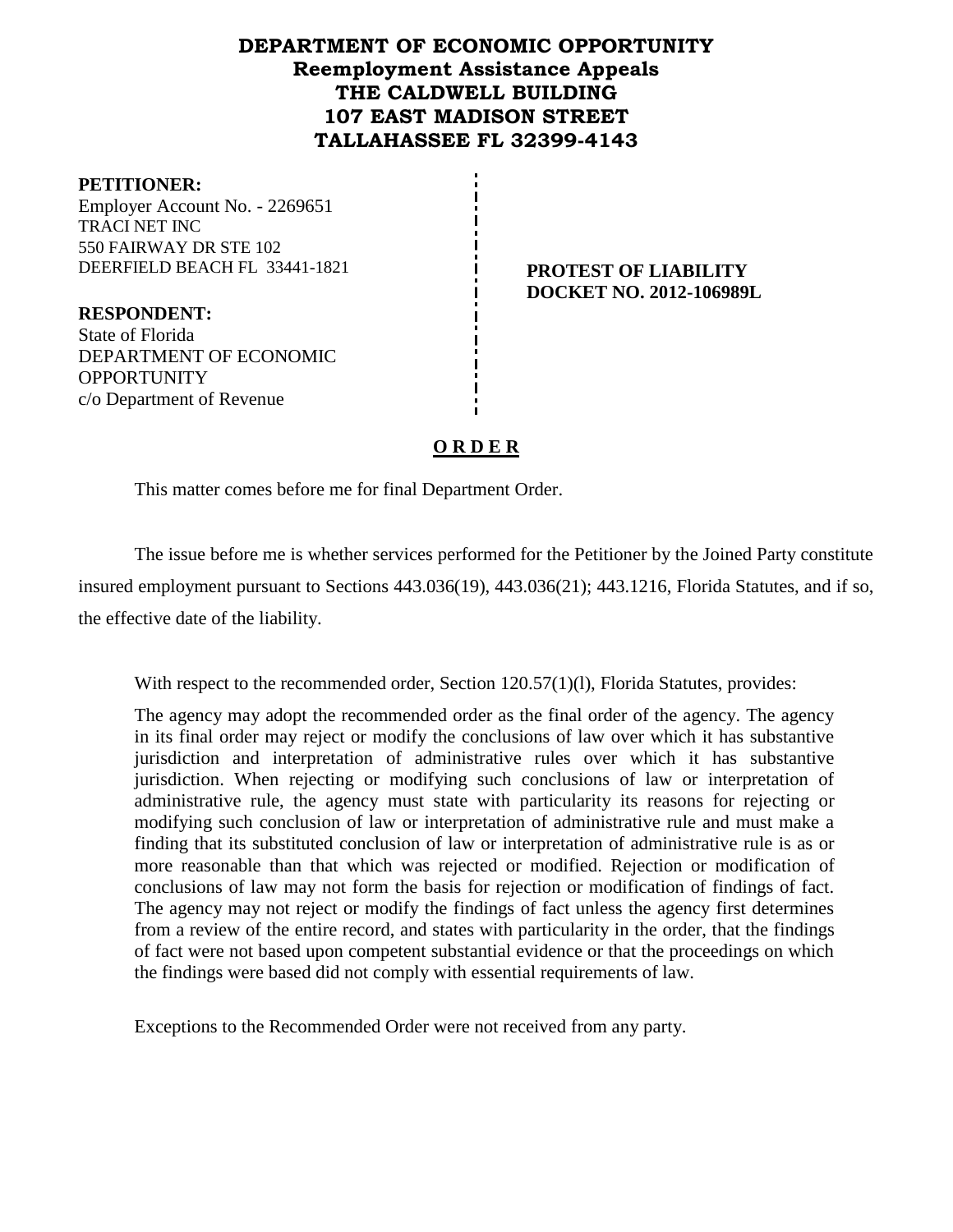Upon review of the record, it was determined that the Special Deputy's Recommendation, the second paragraph on the fifth page of the Recommended Order, requires clarification. The record reflects that the Special Deputy concluded that the Joined Party performed services as an employee beginning on May, 1, 2010, and did not perform services in insured work after October 1, 2011. Accordingly, the Special Deputy's Recommendation is amended to say:

**Recommendation:** It is recommended that the determination dated September 11, 2012, be MODIFIED to reflect that the services performed for the Petitioner by the Joined Party from May 1, 2010, to September 30, 2011, constitute insured employment. It is further recommended that the determination dated September 11, 2012, be MODIFIED to reflect that the services performed for the Petitioner by the Joined Party from October 1, 2011, through June 1, 2012, do not constitute insured employment. Accordingly, it is recommended that the portion of the determination holding that the Joined Party performed services as an employee from May 1, 2010, to September 30, 2011, be AFFIRMED. It is further recommended that the portion of the determination holding that the Joined Party performed services as an employee from October 1, 2011, through June 1, 2012, be REVERSED.

Having considered the Special Deputy's Recommended Order and the record of the case and in the absence of any exceptions to the Recommended Order, I adopt the Findings of Fact and Conclusions of Law as amended herein. A copy of the Recommended Order is attached and incorporated in this Final Order.

In consideration thereof, it is ORDERED that the determination dated September 11, 2012, is MODIFIED to reflect that the services performed for the Petitioner by the Joined Party from May 1, 2010, to September 30, 2011, constitute insured employment. It is further ORDERED that the determination dated September 11, 2012, is MODIFIED to reflect that the services performed for the Petitioner by the Joined Party from October 1, 2011, through June 1, 2012, do not constitute insured employment. Accordingly, it is ORDERED that the portion of the determination holding that the Joined Party performed services as an employee from May 1, 2010, to September 30, 2011, is AFFIRMED. It is further ORDERED that the determination holding that the Joined Party performed services as an employee from October 1, 2011, to June 1, 2012, is REVERSED.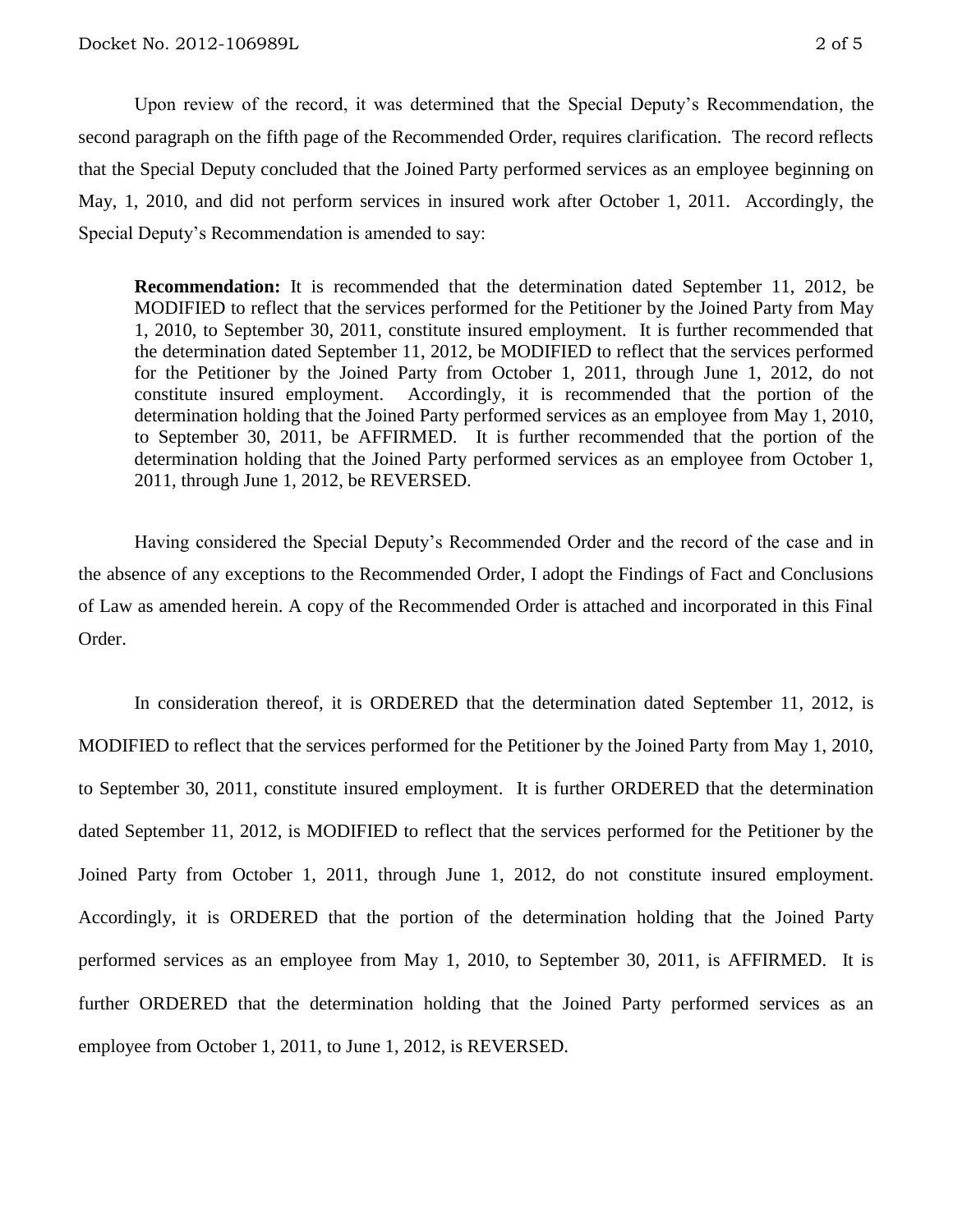#### **JUDICIAL REVIEW**

Any request for judicial review must be initiated within 30 days of the date the Order was filed. Judicial review is commenced by filing one copy of a *Notice of Appeal* with the DEPARTMENT OF ECONOMIC OPPORTUNITY at the address shown at the top of this Order and a second copy, with filing fees prescribed by law, with the appropriate District Court of Appeal. It is the responsibility of the party appealing to the Court to prepare a transcript of the record. If no court reporter was at the hearing, the transcript must be prepared from a copy of the Special Deputy's hearing recording, which may be requested from the Office of Appeals.

Cualquier solicitud para revisión judicial debe ser iniciada dentro de los 30 días a partir de la fecha en que la Orden fue registrada. La revisión judicial se comienza al registrar una copia de un *Aviso de Apelación* con la Agencia para la Innovación de la Fuerza Laboral [*DEPARTMENT OF ECONOMIC OPPORTUNITY]* en la dirección que aparece en la parte superior de este *Orden* y una segunda copia, con los honorarios de registro prescritos por la ley, con el Tribunal Distrital de Apelaciones pertinente. Es la responsabilidad de la parte apelando al tribunal la de preparar una transcripción del registro. Si en la audiencia no se encontraba ningún estenógrafo registrado en los tribunales, la transcripción debe ser preparada de una copia de la grabación de la audiencia del Delegado Especial [*Special Deputy*], la cual puede ser solicitada de la Oficina de Apelaciones.

Nenpòt demann pou yon revizyon jiridik fèt pou l kòmanse lan yon peryòd 30 jou apati de dat ke Lòd la te depoze a. Revizyon jiridik la kòmanse avèk depo yon kopi yon *Avi Dapèl* ki voye bay DEPARTMENT OF ECONOMIC OPPORTUNITY lan nan adrès ki parèt pi wo a, lan tèt *Lòd* sa a e yon dezyèm kopi, avèk frè depo ki preskri pa lalwa, bay Kou Dapèl Distrik apwopriye a. Se responsabilite pati k ap prezante apèl la bay Tribinal la pou l prepare yon kopi dosye a. Si pa te gen yon stenograf lan seyans lan, kopi a fèt pou l prepare apati de kopi anrejistreman seyans lan ke Adjwen Spesyal la te fè a, e ke w ka mande Biwo Dapèl la voye pou ou.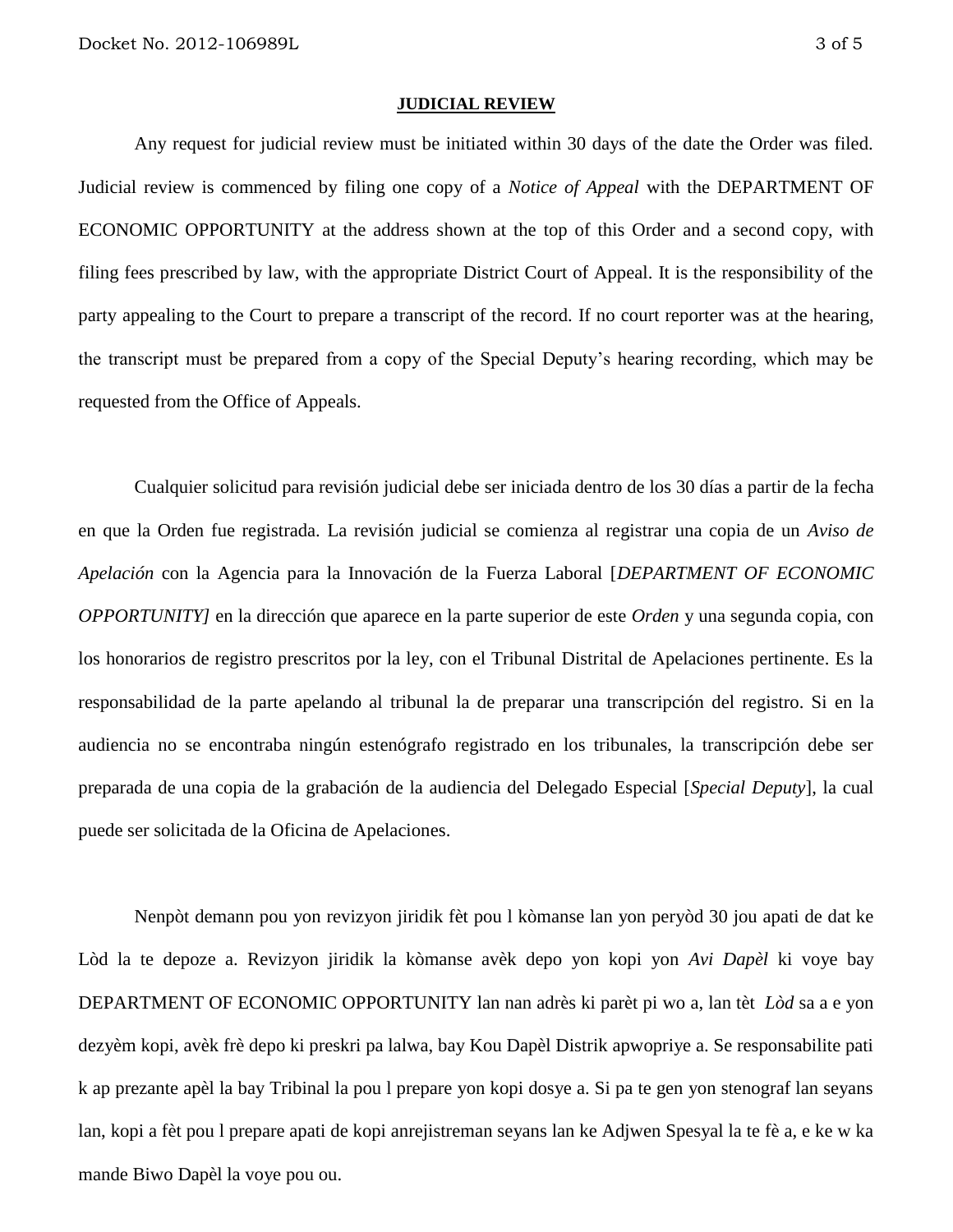DONE and ORDERED at Tallahassee, Florida, this \_\_\_\_\_\_\_ day of **April, 2013**.



Altemese Smith, Bureau Chief, Reemployment Assistance Services DEPARTMENT OF ECONOMIC OPPORTUNITY

FILED ON THIS DATE PURSUANT TO § 120.52, FLORIDA STATUTES, WITH THE DESIGNATED DEPARTMENT CLERK, RECEIPT OF WHICH IS HEREBY ACKNOWLEDGED.

 $\overline{\phantom{a}}$  ,  $\overline{\phantom{a}}$  ,  $\overline{\phantom{a}}$  ,  $\overline{\phantom{a}}$  ,  $\overline{\phantom{a}}$  ,  $\overline{\phantom{a}}$  ,  $\overline{\phantom{a}}$  ,  $\overline{\phantom{a}}$  ,  $\overline{\phantom{a}}$  ,  $\overline{\phantom{a}}$  ,  $\overline{\phantom{a}}$  ,  $\overline{\phantom{a}}$  ,  $\overline{\phantom{a}}$  ,  $\overline{\phantom{a}}$  ,  $\overline{\phantom{a}}$  ,  $\overline{\phantom{a}}$ DEPUTY CLERK DATE

### **CERTIFICATE OF SERVICE**

**I HEREBY CERTIFY that true and correct copies of the foregoing Final Order have been furnished to the persons listed below in the manner described, on the \_\_\_\_\_\_\_ day of April, 2013**.

Shinew D.F

SHANEDRA Y. BARNES, Special Deputy Clerk DEPARTMENT OF ECONOMIC OPPORTUNITY Reemployment Assistance Appeals 107 EAST MADISON STREET TALLAHASSEE FL 32399-4143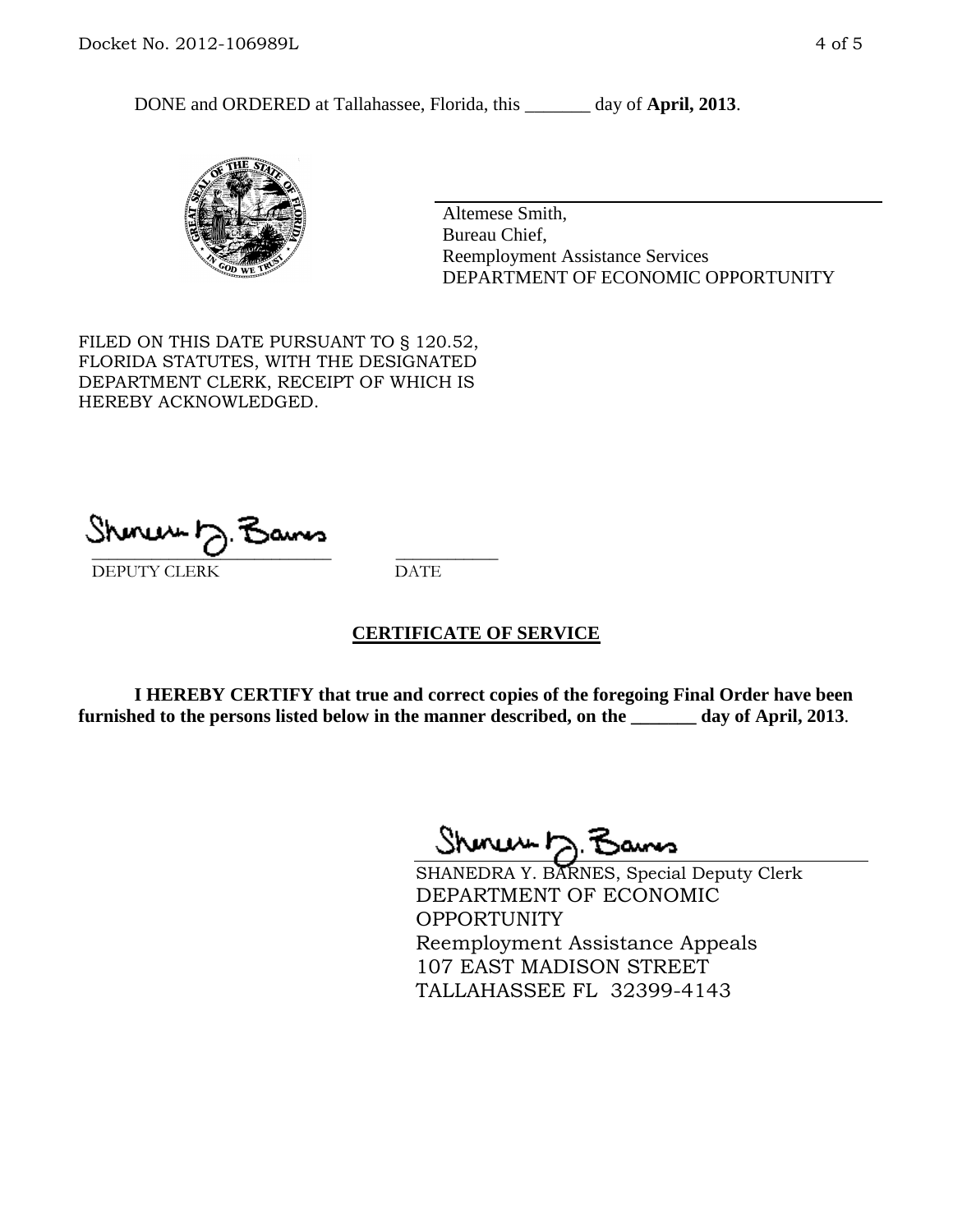By U.S. Mail:

 TRACI NET INC 550 FAIRWAY DR STE 102 DEERFIELD BEACH FL 33441-1821

#### RONNIE JOHNSON 3436 ORINOCO LANE MARGATE FL 33063

DEPARTMENT OF REVENUE ATTN: PATRICIA ELKINS - CCOC #1-4866 5050 WEST TENNESSEE STREET TALLAHASSEE FL 32399

JASON H CLARK ESQ PO BOX 17486 WEST PALM BEACH FL 33416

FLORIDA DEPARTMENT OF REVENUE ATTN: MYRA TAYLOR P O BOX 6417 TALLAHASSEE FLORIDA 32314-6417

State of Florida DEPARTMENT OF ECONOMIC OPPORTUNITY c/o Department of Revenue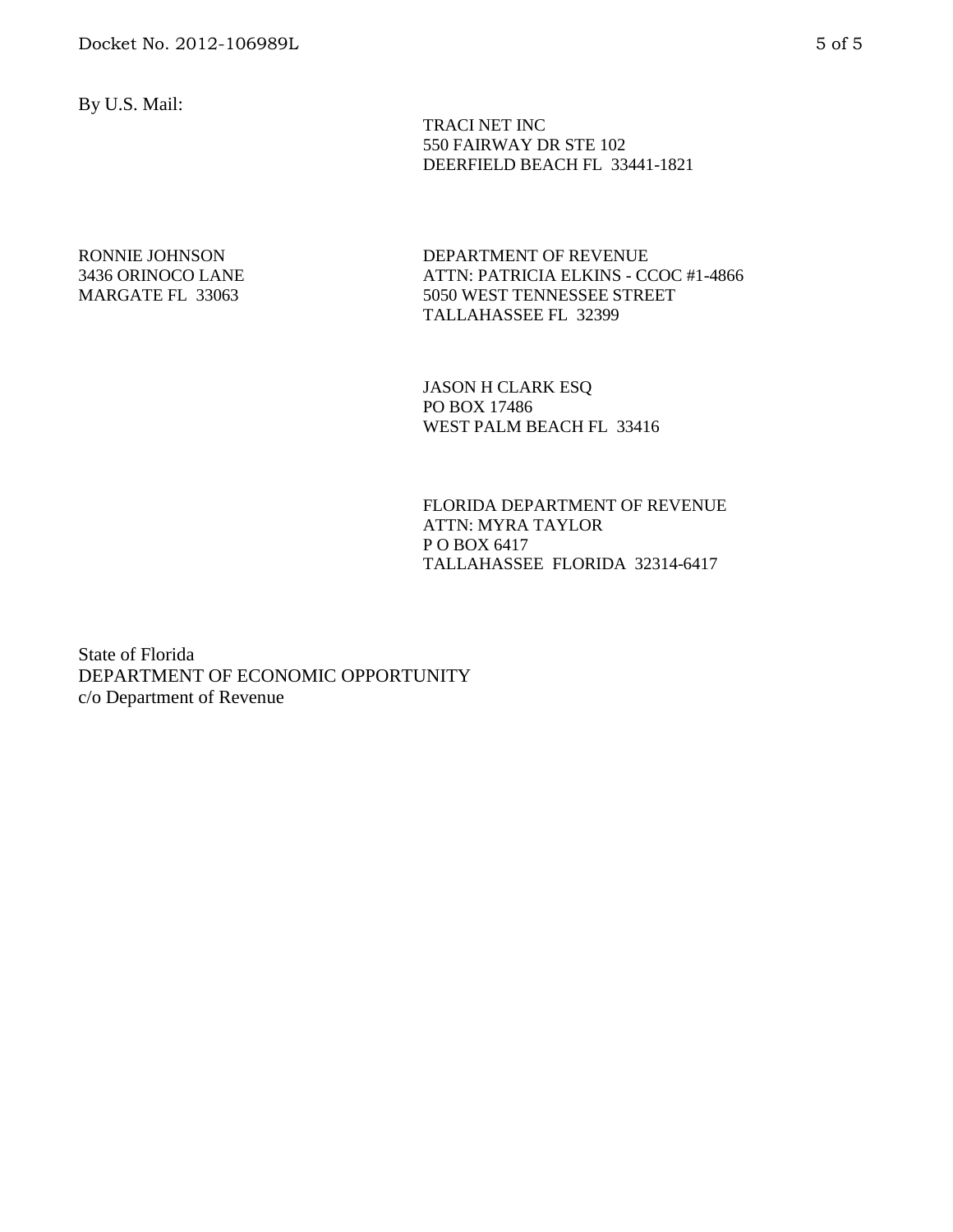# **DEPARTMENT OF ECONOMIC OPPORTUNITY Reemployment Assistance Appeals**

MSC 347 CALDWELL BUILDING 107 EAST MADISON STREET TALLAHASSEE FL 32399-4143

#### **PETITIONER:**

Employer Account No. - 2269651 TRACI NET INC 550 FAIRWAY DR STE 102 DEERFIELD BEACH FL 33441-1821

> **PROTEST OF LIABILITY DOCKET NO. 2012-106989L**

**RESPONDENT:** State of Florida DEPARTMENT OF ECONOMIC OPPORTUNITY c/o Department of Revenue

# **RECOMMENDED ORDER OF SPECIAL DEPUTY**

TO: Assistant Director, Executive Director, Reemployment Assistance Services DEPARTMENT OF ECONOMIC OPPORTUNITY

This matter comes before the undersigned Special Deputy pursuant to the Petitioner's protest of the Respondent's determination dated September 11, 2012.

After due notice to the parties, a telephone hearing was held on January 2, 2013. The Petitioner was represented by its attorney. The Petitioner's Chief Financial Officer and the Petitioner's General Manager appeared and testified. The Respondent, represented by a Department of Revenue Tax Specialist II, appeared and testified.

The record of the case, including the recording of the hearing and any exhibits submitted in evidence, is herewith transmitted. Proposed Findings of Fact and Conclusions of Law were not received.

### **Issue:**

Whether services performed for the Petitioner by the Joined Party constitute insured employment, and if so, the effective date of liability, pursuant to Section 443.036(19), 443.036(21); 443.1216, Florida Statutes.

### **Findings of Fact:**

- 1. The Petitioner is a communications company. On or about May 1, 2010, the Petitioner hired the Joined Party as a telephone solicitor to obtain sales leads for new business.
- 2. The Joined Party worked a regular work schedule established by the Petitioner at the Petitioner's location under the close supervision of the Petitioner's General Manager. The Petitioner provided the place of work and everything that was needed to perform the work.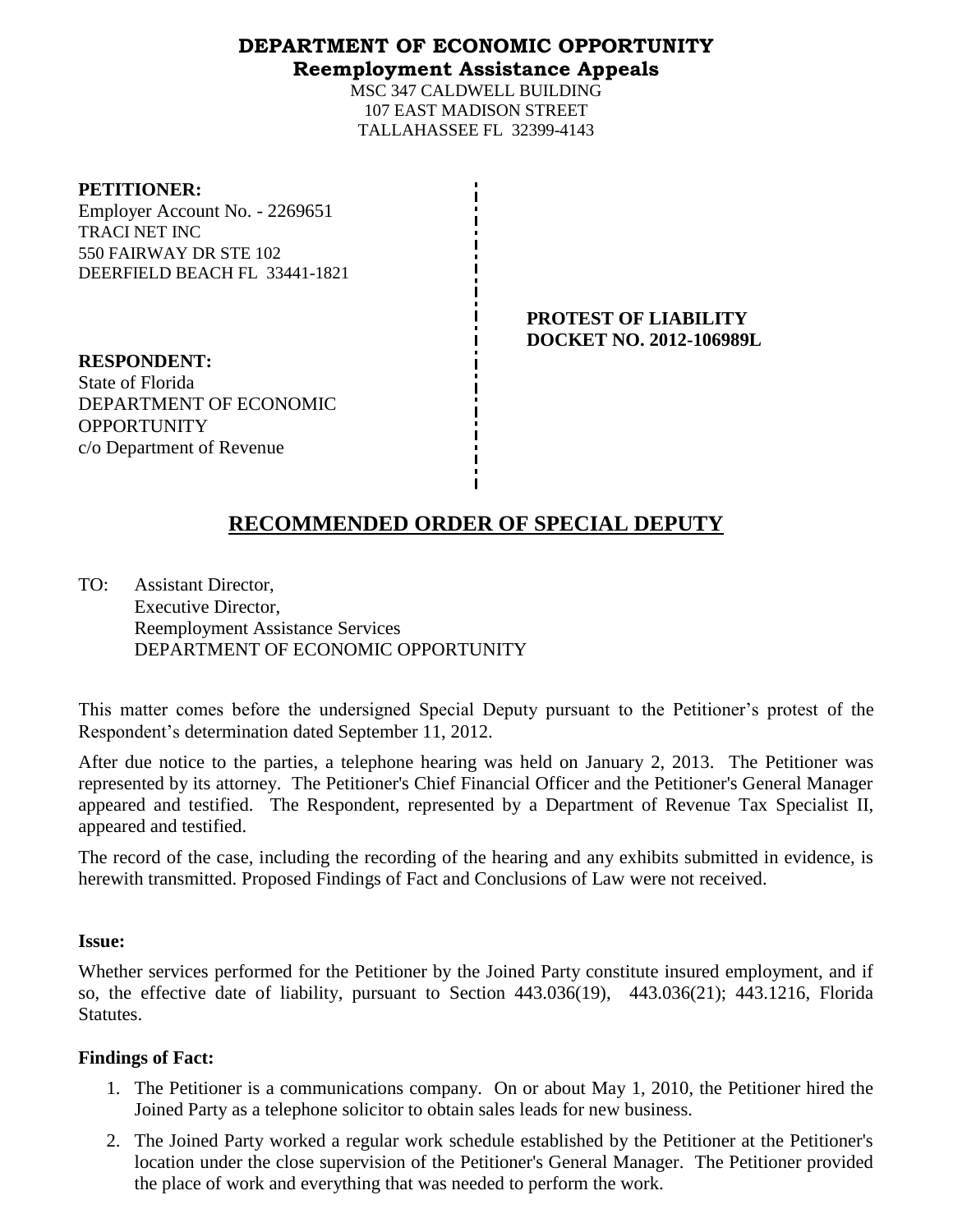- 3. The Petitioner did not provide any training to the Joined Party concerning how to perform sales because the Joined Party indicated that he had previous sales experience. After the Joined Party began his employment the Petitioner provided training concerning installation and service of the Petitioner's products. The Petitioner provided the Joined Party with a uniform shirt and business cards. The Petitioner provided the Joined Party with the tools that were needed to service and install equipment and provided the Joined Party with a company vehicle to use when going to customer locations.
- 4. The Petitioner paid the Joined Party an hourly wage and if the Petitioner's sales department closed a sale from one of the leads generated by the Joined Party the Joined Party received a commission. The Petitioner deducted payroll taxes from the pay. The Joined Party did not receive fringe benefits such as health insurance because he was considered to be a part-time employee. At the end of the year the Petitioner reported the Joined Party's earnings on Form W-2 Wage and Tax Statement as wages.
- 5. The Joined Party was dissatisfied with his earnings as an employee and he wanted a more flexible work schedule due to personal or domestic problems. The Joined Party approached the Petitioner's General Manager and proposed that he would operate a dealer solicitation program from home as an independent contractor developing new dealerships for the Petitioner. The Joined Party appeared excited over the prospect of operating his own business with many clients including the Petitioner and with other individuals performing the work for the Joined Party. The General Manager was reluctant to agree to the Joined Party's proposal because the General Manager did not believe that the Joined Party would be successful. The General Manager explained in depth what it meant to be an independent contractor rather than an employee. The General Manager explained to the Joined Party that the Petitioner would have no say in what the Joined Party did or how the Joined Party did it. The Joined Party insisted on going forward with his proposition and he submitted a letter of resignation from his employment effective September 30, 2011.
- 6. The Petitioner and the Joined Party entered into a written agreement concerning the Joined Party's proposal. The agreement was to be in effect until June 1, 2012, and if the Joined Party did not develop new business for the Petitioner by that date the agreement would terminate. The written agreement was that the Petitioner would pay the Joined Party \$100 for each referral and if the Petitioner's sales department was able to close the deal the Petitioner would pay the Joined Party a commission based on the sale.
- 7. Beginning October 1, 2011, the Joined Party no longer worked from the Petitioner's location. The Joined Party no longer performed service and installation for the Petitioner and the Petitioner did not provide any tools, supplies, or transportation, and did not reimburse the Joined Party for any expenses. The Petitioner gave the Joined Party a used computer which the Joined Party could use for whatever purpose the Joined Party chose.
- 8. After the first few weeks the Joined Party still had not obtained any referrals. The Petitioner knew that the Joined Party needed money and, as a favor to the Joined Party, the Petitioner offered to pay the Joined Party a draw against future commissions of \$300 per week. The written agreement was not amended. The verbal agreement was that the Joined Party would repay the draw against commissions if the Joined Party did not have sufficient commissions to cover the draw. No taxes were withheld from the draw. The Joined Party did not receive any fringe benefits.
- 9. The Petitioner only saw the Joined Party when the Joined Party came in each week to pick up the draw check. The Joined Party communicated with the Petitioner by email. The Joined Party did not obtain any business for the Petitioner, however, on a few occasions the Joined Party informed the Petitioner by email that he was working very hard to develop new business. The Petitioner replied to the emails by informing the Joined Party that he was not required to report to the Petitioner concerning his efforts. On one occasion the Joined Party informed the Petitioner by email that the Joined Party was also doing work for a cruise line.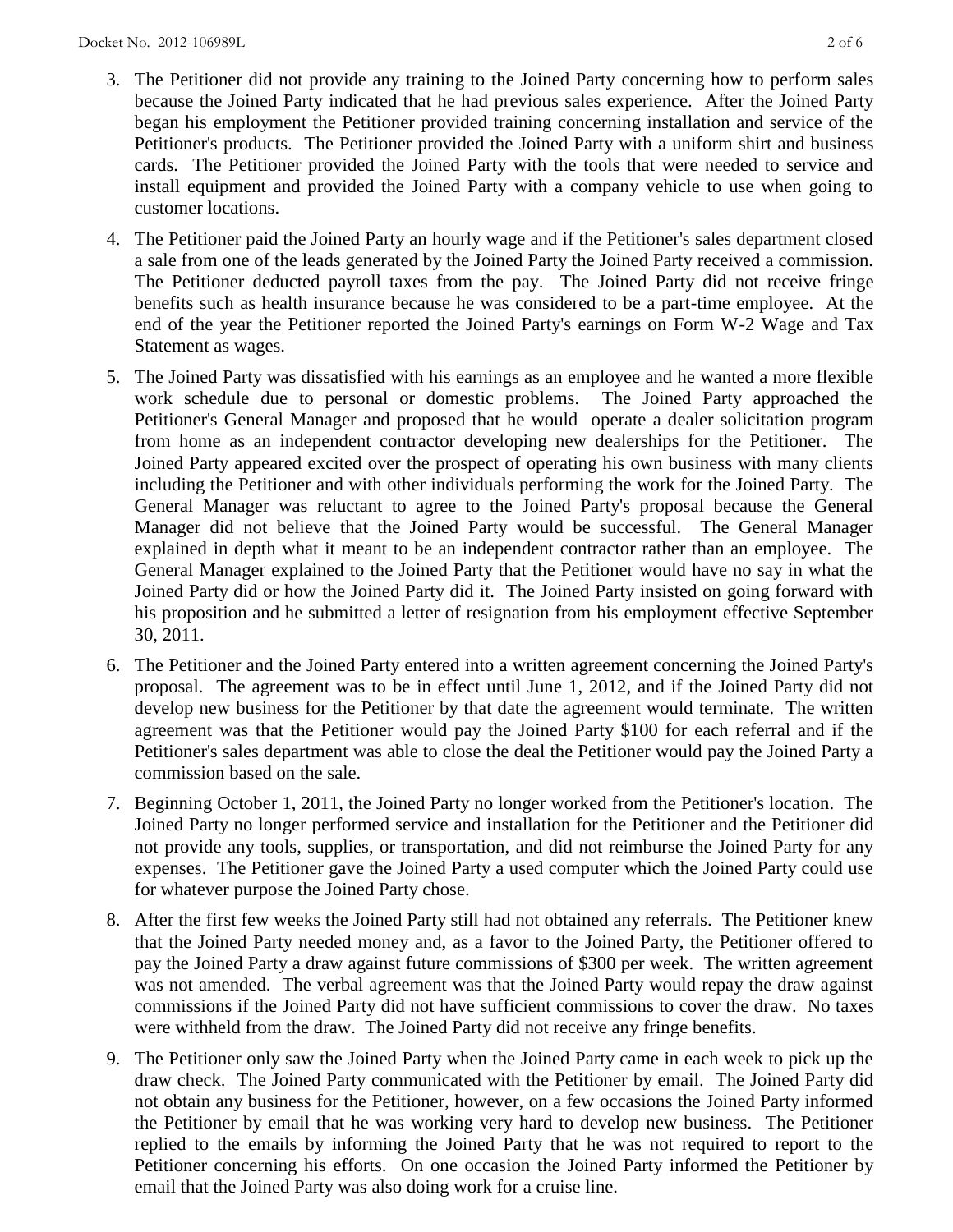- 10. At the end of 2011 the Petitioner reported the Joined Party's earnings from January 1, 2011 through September 30, 2011, on Form W-2 as wages. The Joined Party's draws from October 1. 2011, through December 31, 2011, were reported on Form 1099-MISC as nonemployee compensation.
- 11. The General Manager was aware after only a few months that the Joined Party was not going to be successful and that the Joined Party would not be able to repay the draws. Since the Petitioner was doing the Joined Party a favor by paying the draws the Petitioner made a decision to continue paying the draws even though the Joined Party never produced any business for the Petitioner. The agreement terminated on June 1, 2012, because the Joined Party had not produced any business.
- 12. The Joined Party filed a claim for unemployment compensation benefits (now known as reemployment assistance benefits) effective July 8, 2012. When the Joined Party did not receive credit for his earnings with the Petitioner a *Request for Reconsideration of Monetary Determination* was filed and an investigation was assigned to the Florida Department of Revenue to determine if the Joined Party performed services for the Petitioner as an employee or as an independent contractor.
- 13. The Department of Revenue discovered that the Joined Party's earnings had been reported by the Petitioner under an incorrect social security number for the period of time prior to October 1, 2011. The Petitioner had not reported the Joined Party's earnings for the period of time beginning October 1, 2011. On September 11, 2012, the Department of Revenue determined that the Joined Party was the Petitioner's employee for the period beginning October 1, 2011, and ending June 1, 2012. The Petitioner filed a timely protest.

# **Conclusions of Law:**

- 14. The issue in this case, whether services performed for the Petitioner by the Joined Party from October 1, 2011, through June 1, 2012, constitute employment subject to the Florida Reemployment Assistance Program Law, is governed by Chapter 443, Florida Statutes. Section 443.1216(1)(a)2., Florida Statutes, provides that employment subject to the chapter includes service performed by individuals under the usual common law rules applicable in determining an employer-employee relationship.
- 15. The Supreme Court of the United States held that the term "usual common law rules" is to be used in a generic sense to mean the "standards developed by the courts through the years of adjudication." United States v. W.M. Webb, Inc., 397 U.S. 179 (1970).
- 16. The Supreme Court of Florida adopted and approved the tests in 1 Restatement of Law, Agency 2d Section 220 (1958), for use to determine if an employment relationship exists. See Cantor v. Cochran, 184 So.2d 173 (Fla. 1966); Miami Herald Publishing Co. v. Kendall, 88 So.2d 276 (Fla. 1956); Magarian v. Southern Fruit Distributors, 1 So.2d 858 (Fla. 1941); see also Kane Furniture Corp. v. R. Miranda, 506 So.2d 1061 (Fla. 2d DCA 1987). In Brayshaw v. Agency for Workforce Innovation, et al; 58 So.3d 301 (Fla. 1st DCA 2011) the court stated that the statute does not refer to other rules or factors for determining the employment relationship and, therefore, the Department is limited to applying only Florida common law in determining the nature of an employment relationship.
- 17. Restatement of Law is a publication, prepared under the auspices of the American Law Institute, which explains the meaning of the law with regard to various court rulings. The Restatement sets forth a nonexclusive list of factors that are to be considered when judging whether a relationship is an employment relationship or an independent contractor relationship.
- 18. 1 Restatement of Law, Agency 2d Section 220 (1958) provides: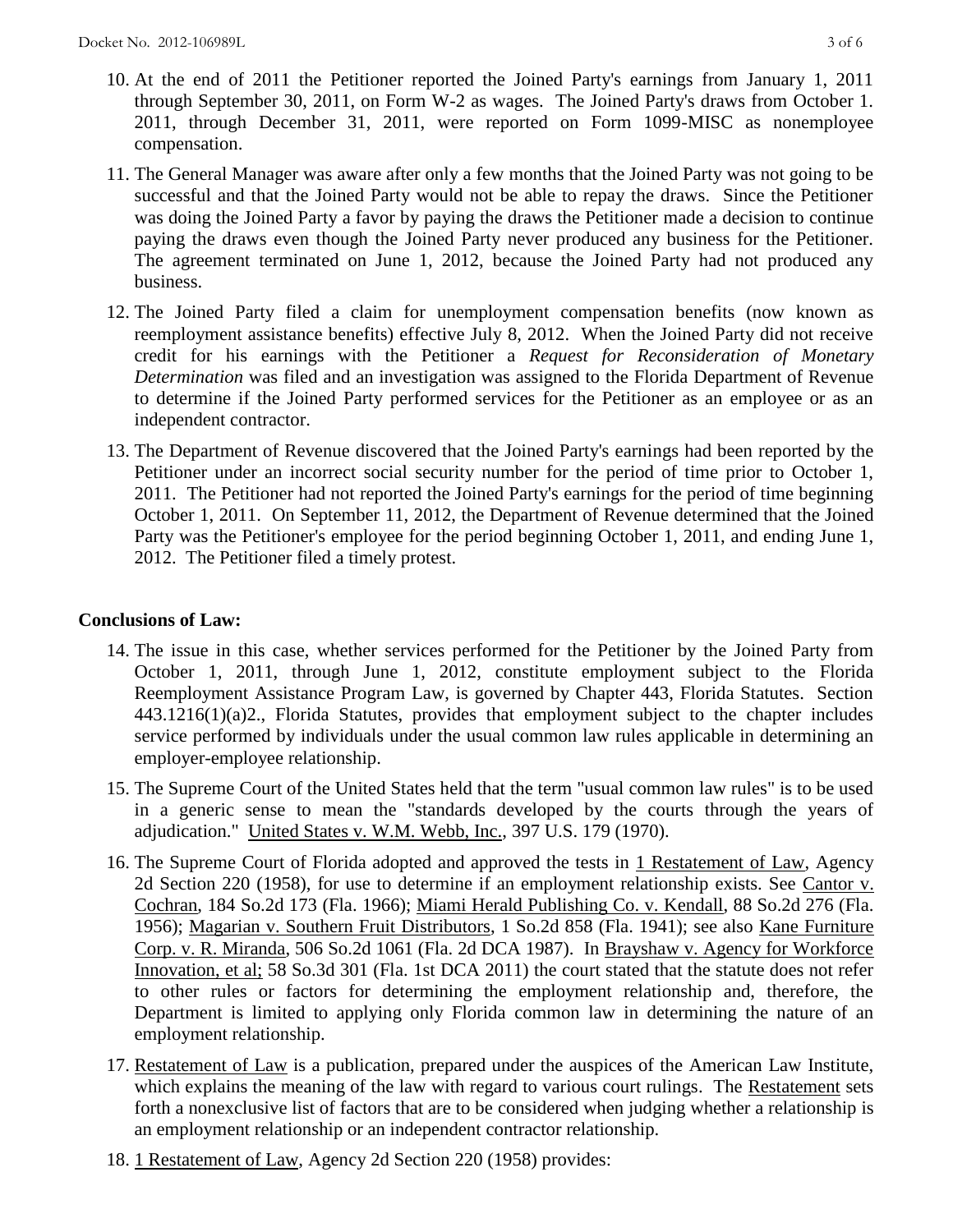- (1) A servant is a person employed to perform services for another and who, in the performance of the services, is subject to the other's control or right of control.
- (2) The following matters of fact, among others, are to be considered:
	- (a) the extent of control which, by the agreement, the business may exercise over the details of the work;
	- (b) whether or not the one employed is engaged in a distinct occupation or business;
	- (c) the kind of occupation, with reference to whether, in the locality, the work is usually done under the direction of the employer or by a specialist without supervision;
	- (d) the skill required in the particular occupation;
	- (e) whether the employer or the worker supplies the instrumentalities, tools, and the place of work for the person doing the work;
	- (f) the length of time for which the person is employed;
	- (g) the method of payment, whether by the time or by the job;
	- (h) whether or not the work is a part of the regular business of the employer;
	- (i) whether or not the parties believe they are creating the relation of master and servant;
	- (j) whether the principal is or is not in business.
- 19. Comments in the Restatement explain that the word "servant" does not exclusively connote manual labor, and the word "employee" has largely replaced "servant" in statutes dealing with various aspects of the working relationship between two parties.
- 20. In Department of Health and Rehabilitative Services v. Department of Labor & Employment Security, 472 So.2d 1284 (Fla. 1<sup>st</sup> DCA 1985) the court confirmed that the factors listed in the Restatement are the proper factors to be considered in determining whether an employer-employee relationship exists. However, in citing La Grande v. B&L Services, Inc., 432 So.2d 1364, 1366 (Fla.  $1<sup>st</sup> DCA$  1983), the court acknowledged that the question of whether a person is properly classified an employee or an independent contractor often can not be answered by reference to "hard and fast" rules, but rather must be addressed on a case-by-case basis.
- 21. The Petitioner's testimony reveals that the Joined Party initiated the change from employee to independent contractor effective October 1, 2011. The Petitioner was reluctant to agree to the Joined Party's proposition and did so only after ensuring that the Joined Party understood the difference between an employee and an independent contractor. The parties entered into a written agreement. The Florida Supreme Court held that in determining the status of a working relationship, the agreement between the parties should be examined if there is one. The agreement should be honored, unless other provisions of the agreement, or the actual practice of the parties, demonstrate that the agreement is not a valid indicator of the status of the working relationship. Keith v. News & Sun Sentinel Co., 667 So.2d 167 (Fla. 1995).
- 22. The evidence reveals that there were substantial and significant differences between how the Joined Party performed his duties as an employee prior to October 1, 2011, and how he performed services after October 1, 2011. Beginning October 1, 2011, the Petitioner did not provide the place of work, did not provide tools or supplies, and did not reimburse the Joined Party for any expenses. The Petitioner did not determine where the work was performed, by whom it was performed, when it was performed, or how it was performed.
- 23. Whether a worker is an employee or an independent contractor is determined by measuring the control exercised by the employer over the worker. If the control exercised extends to the manner in which a task is to be performed, then the worker is an employee rather than an independent contractor. In Cawthon v. Phillips Petroleum Co., 124 So 2d 517 (Fla. 2d DCA 1960) the court explained: Where the employee is merely subject to the control or direction of the employer as to the result to be procured, he is an independent contractor; if the employee is subject to the control of the employer as to the means to be used, then he is not an independent contractor.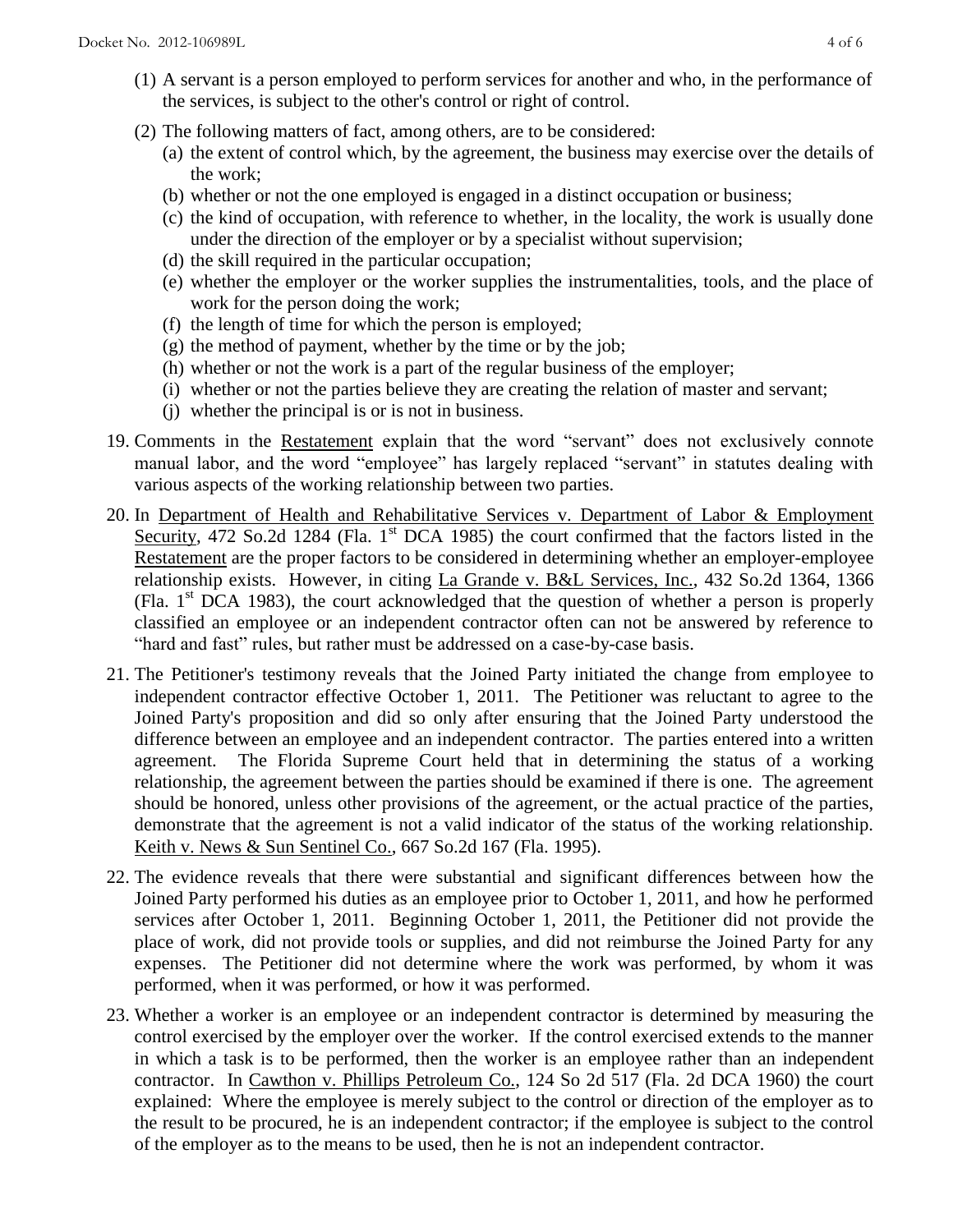24. It is concluded that the services performed for the Petitioner by the Joined Party from October 1, 2011, through June 1, 2012, do not constitute insured employment.

**Recommendation:** It is recommended that it be found that the services performed for the Petitioner by the Joined Party from October 1, 2011, through June 1, 2012, do not constitute insured employment and that the determination dated September 11, 2012, be REVERSED.

Respectfully submitted on January 24, 2013.



R. O. SMITH, Special Deputy Office of Appeals

A party aggrieved by the *Recommended Order* may file written exceptions to the Director at the address shown above within fifteen days of the mailing date of the *Recommended Order*. Any opposing party may file counter exceptions within ten days of the mailing of the original exceptions. A brief in opposition to counter exceptions may be filed within ten days of the mailing of the counter exceptions. Any party initiating such correspondence must send a copy of the correspondence to each party of record and indicate that copies were sent.

Una parte que se vea perjudicada por la *Orden Recomendada* puede registrar excepciones por escrito al Director Designado en la dirección que aparece arriba dentro de quince días a partir de la fecha del envío por correo de la *Orden Recomendada*. Cualquier contraparte puede registrar contra-excepciones dentro de los diez días a partir de la fecha de envió por correo de las excepciones originales. Un sumario en oposición a contra-excepciones puede ser registrado dentro de los diez días a partir de la fecha de envío por correo de las contra-excepciones. Cualquier parte que dé inicio a tal correspondencia debe enviarle una copia de tal correspondencia a cada parte contenida en el registro y señalar que copias fueron remitidas.

Yon pati ke *Lòd Rekòmande* a afekte ka prezante de eksklizyon alekri bay Direktè Adjwen an lan adrès ki parèt anlè a lan yon peryòd kenz jou apati de dat ke *Lòd Rekòmande* a te poste a. Nenpòt pati ki fè opozisyon ka prezante objeksyon a eksklizyon yo lan yon peryòd dis jou apati de lè ke objeksyon a eksklizyon orijinal yo te poste. Yon dosye ki prezante ann opozisyon a objeksyon a eksklizyon yo, ka prezante lan yon peryòd dis jou apati de dat ke objeksyon a eksklizyon yo te poste. Nenpòt pati ki angaje yon korespondans konsa dwe voye yon kopi kourye a bay chak pati ki enplike lan dosye a e endike ke yo te voye kopi yo.

 $m \nu + \nu$ 

**January 24, 2013**<br> **January 24, 2013** 

**Date Mailed:**